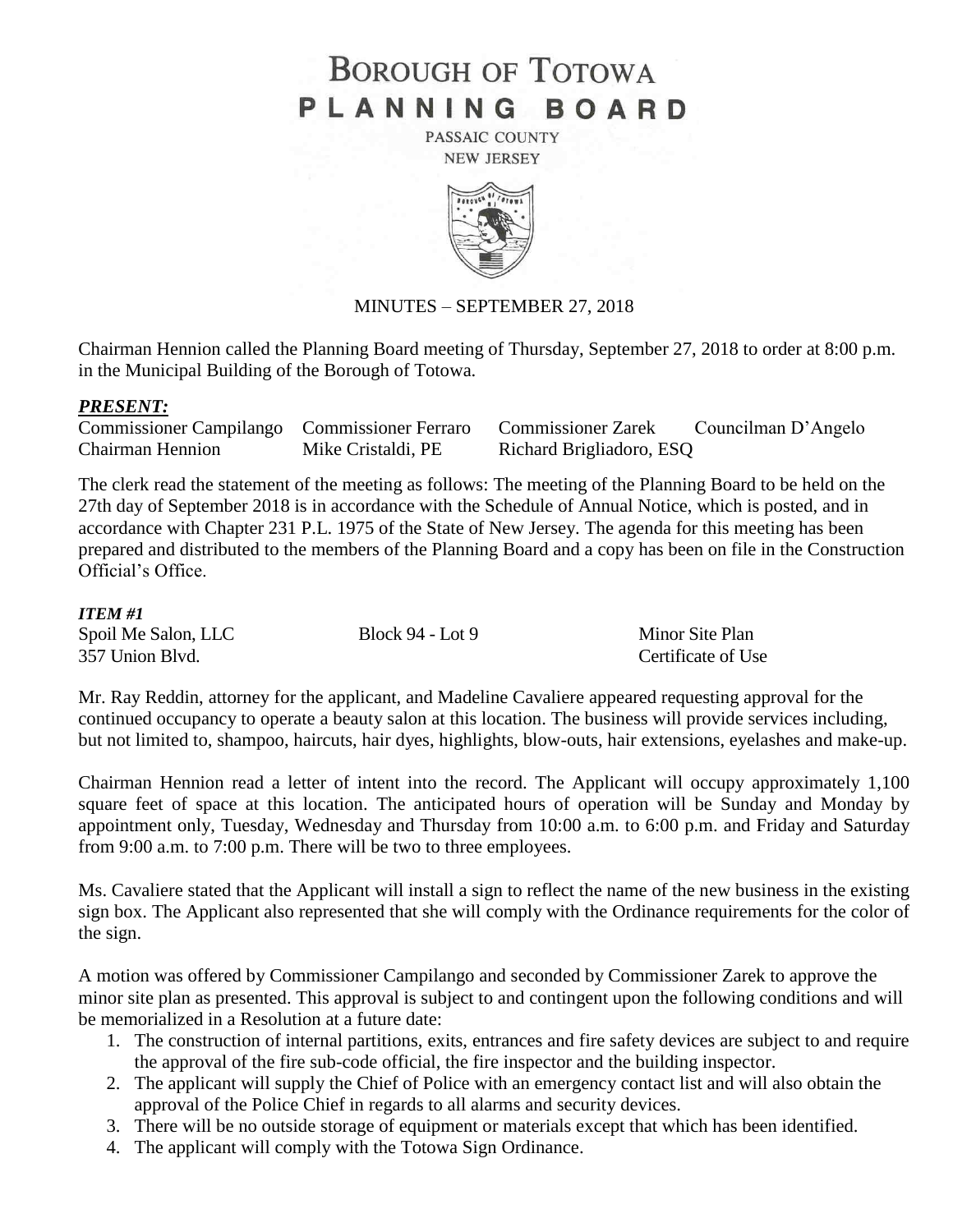*ITEM #2*

- 5. All employees of the business will obtain and maintain all appropriate licenses required for the hair salon business.
- 6. All terms and conditions of the Board's prior resolutions remain in full force and effect except as satisfied or amended and not in conflict with this approval.

Five agreed to a roll call vote… 5-0

| Block 43 - Lot 25 | Minor Site Plan    |
|-------------------|--------------------|
|                   | Certificate of Use |
|                   |                    |

Mr. Hussam Samara appeared requesting approval for the continued occupancy to operate a beauty salon at this location. The services to be rendered are typical services that one would receive at a beauty salon including, but not limited to, hair cutting, hair coloring, as well as other grooming procedures, make up operations, and eye brow threading.

Chairman Hennion read a letter of intent into the record. The Applicant will occupy approximately 1,100 square feet of space at this location. The anticipated hours of operation are 10:00 a.m. to 7:00 p.m. Tuesday through Sunday. The business will be closed to the public on Monday. There will be two to three employees. The Applicant will also occupy approximately 1,100 square feet of space at this location.

Mr. Samara testified that the Applicant would perform cosmetic renovations, including but not limited to painting, cleaning and installing tile. Mr. Samara also testified there is an existing sign box and the Applicant will install a sign to reflect the name of the new business in the existing sign box. The Applicant represented that the signage would conform to the Ordinance requirements.

There are sixteen parking spaces allocated for use by the salon.

A motion was offered by Commissioner Campilango and seconded by Commissioner Zarek to approve the minor site plan as presented. This approval is subject to and contingent upon the following conditions and will be memorialized in a Resolution at a future date:

- 1. The construction of internal partitions, exits, entrances and fire safety devices are subject to and require the approval of the fire sub-code official, the fire inspector and the building inspector.
- 2. The applicant will supply the Chief of Police with an emergency contact list and will also obtain the approval of the Police Chief in regards to all alarms and security devices.
- 3. There will be no outside storage of equipment or materials except that which has been identified.
- 4. The applicant will comply with the Totowa Sign Ordinance.
- 5. All employees of the business will obtain and maintain all appropriate licenses required for the hair salon business.
- 6. All terms and conditions of the Board's prior resolutions remain in full force and effect except as satisfied or amended and not in conflict with this approval.

Five agreed to a roll call vote… 5-0

| ITEM #3          |                   |                    |
|------------------|-------------------|--------------------|
| Juliana's Bakery | Block 40 - Lot 21 | Minor Site Plan    |
| 181 Union Blvd   |                   | Certificate of Use |

Danielle Miller and Josephine Miller appeared requesting approval for the continued occupancy to operate a Bakery selling products including, but not limited to, cakes, cookies, pies, breads and other confectionary products for sale to the public. All baking will be done on the premises.

Chairman Hennion read a letter of intent into the record. The anticipated hours of operation will be 7:00 a.m. to 7:00 p.m., 4 days per week from Tuesday through Friday, Saturday from 7:00 a.m. to 5:00 p.m. and Sunday 7:00 a.m. to 4:00 p.m. and closed on Monday. There will be three employees. The Applicant will occupy approximately 3,000 square feet of space at this location.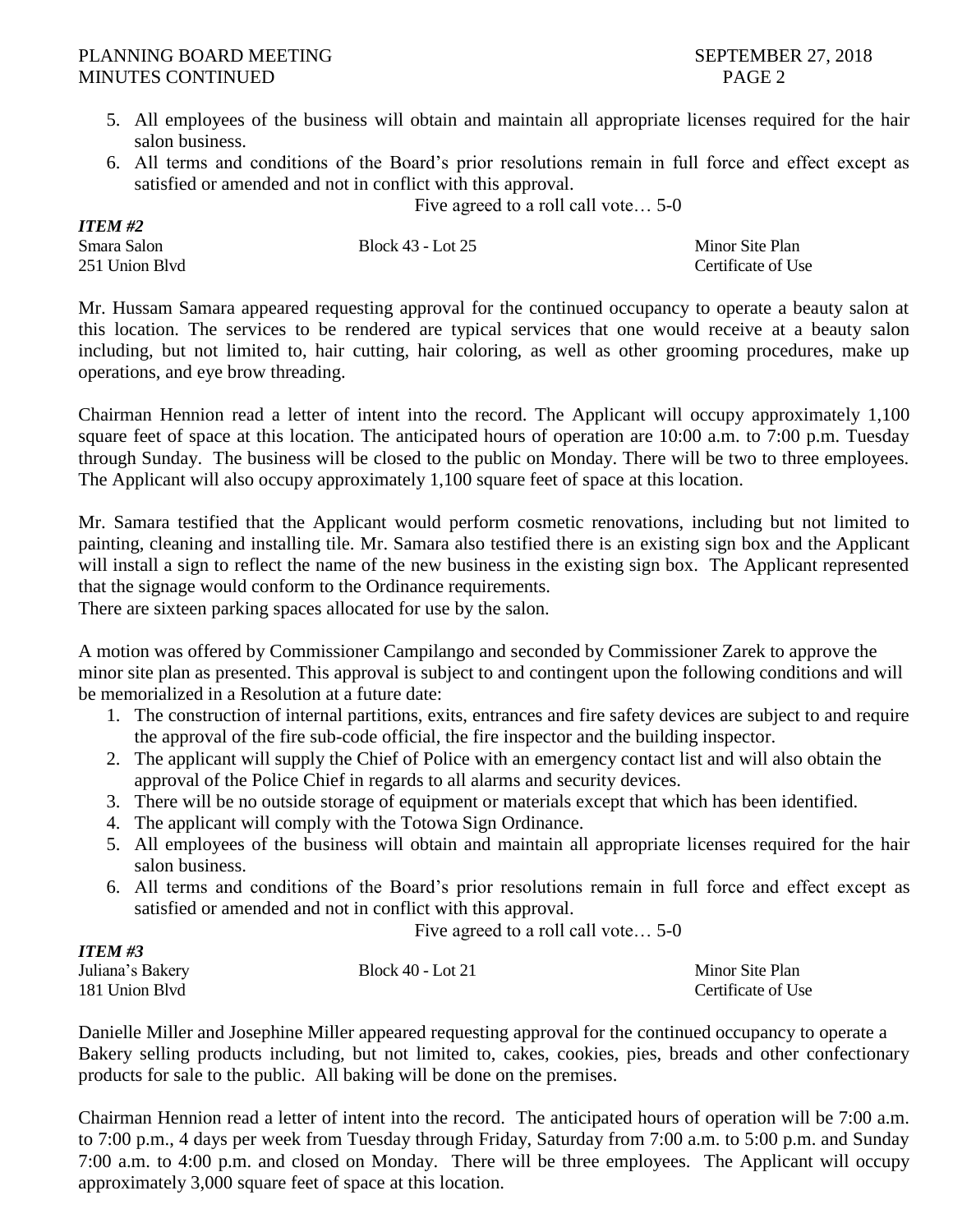# PLANNING BOARD MEETING SEPTEMBER 27, 2018 MINUTES CONTINUED PAGE 3

*ITEM #4*

Parking for the business will be located on the street for both customers and employees of the business. The Applicant intends to replace the existing sign with a new sign to reflect the name of the new owner.

A motion was offered by Commissioner Campilango and seconded by Commissioner Zarek to approve the minor site plan as presented. This approval is subject to and contingent upon the following conditions and will be memorialized in a Resolution at a future date:

- 1. The construction of internal partitions, exits, entrances and fire safety devices are subject to and require the approval of the fire sub-code official, the fire inspector and the building inspector.
- 2. The applicant will supply the Chief of Police with an emergency contact list and will also obtain the approval of the Police Chief in regards to all alarms and security devices.
- 3. There will be no outside storage of equipment or materials except that which has been identified.
- 4. The applicant will comply with the Totowa Sign Ordinance.
- 5. All terms and conditions of the Board's prior resolutions remain in full force and effect except as satisfied or amended and not in conflict with this approval.

Five agreed to a roll call vote… 5-0

| <b>Amended Site Plan</b> |
|--------------------------|
| Signage                  |
|                          |
| Block 169 - Lot 9        |

Robert J. Mancinelli, attorney for the applicant, appeared requesting approval for an amended site plan and variance for the relief for signage. There is an approximately 114,000 square foot existing self-storage facility on-site. The Applicant seeks permission to install (1) one new double-sided monument sign; (2) replace the existing wall sign located on the building's east elevation with one new 266 square foot LED internally illuminated wall mounted channel letter sign; (3) replace the existing wall sign located on the building's north elevation with one new 66.5 square foot LED internally illuminated wall mounted sign with channel letters; (4) install one new 3.4 square foot office canopy sign on the building's east elevation; and (5) install one new 27 square foot flat aluminum directional sign on the building's east elevation.

Maria Muniz testified as a representative of Tulfra Hampshire Self Storage, LLC. She testified that she is in the Permitting Department and she is fully familiar with this application. Ms. Muniz testified that the proposed signage is in conformance with corporate decisions to rebrand the business. Ms. Muniz reviewed each of the proposed signs with the Board which signs are set forth on plans prepared by McFarland Engineering dated May 24, 2018 and consisting of 14 sheets.

Ms. Bridget Bogart, P.P., testified that the Board previously approved signage for the north and east elevations. The Applicant seeks to increase the size of the previously approved signs. However, the proposed signs due to their sign area and the number of signs require c(2) variance relief under the Municipal Land Use Law. Ms. Bogart provided testimony in support of the granting of variance relief. Ms. Bogart represented that the purposes of the Municipal Land Use Law pursuant to N.J.S.A. 40:55D-2i would be satisfied. Ms. Bogart testified that the approval of this application would promote a desirable visual environment through creative development techniques and good civic design and arrangement. She stated that the increase in size of the signage would improve visibility. The proposed lighting is new LED lighting. The Applicant is also willing to install a dimmer switch on the signage lighting in order to control the intensity of the illumination. Ms. Bogart stated that the proposed signage is more compatible with the scope and scale of the building façade on both the north and east elevations.

Having testified in regard to the positive criteria, Ms. Bogart next addressed the negative criteria. Ms. Bogart represented that the application could be granted without substantial detriment to the public good and without substantially impairing the intent and purpose of the Zone Plan and Zoning Ordinance. Ms. Bogart testified that the building is set back approximately 115 feet from the property line and that there are two (2) lanes of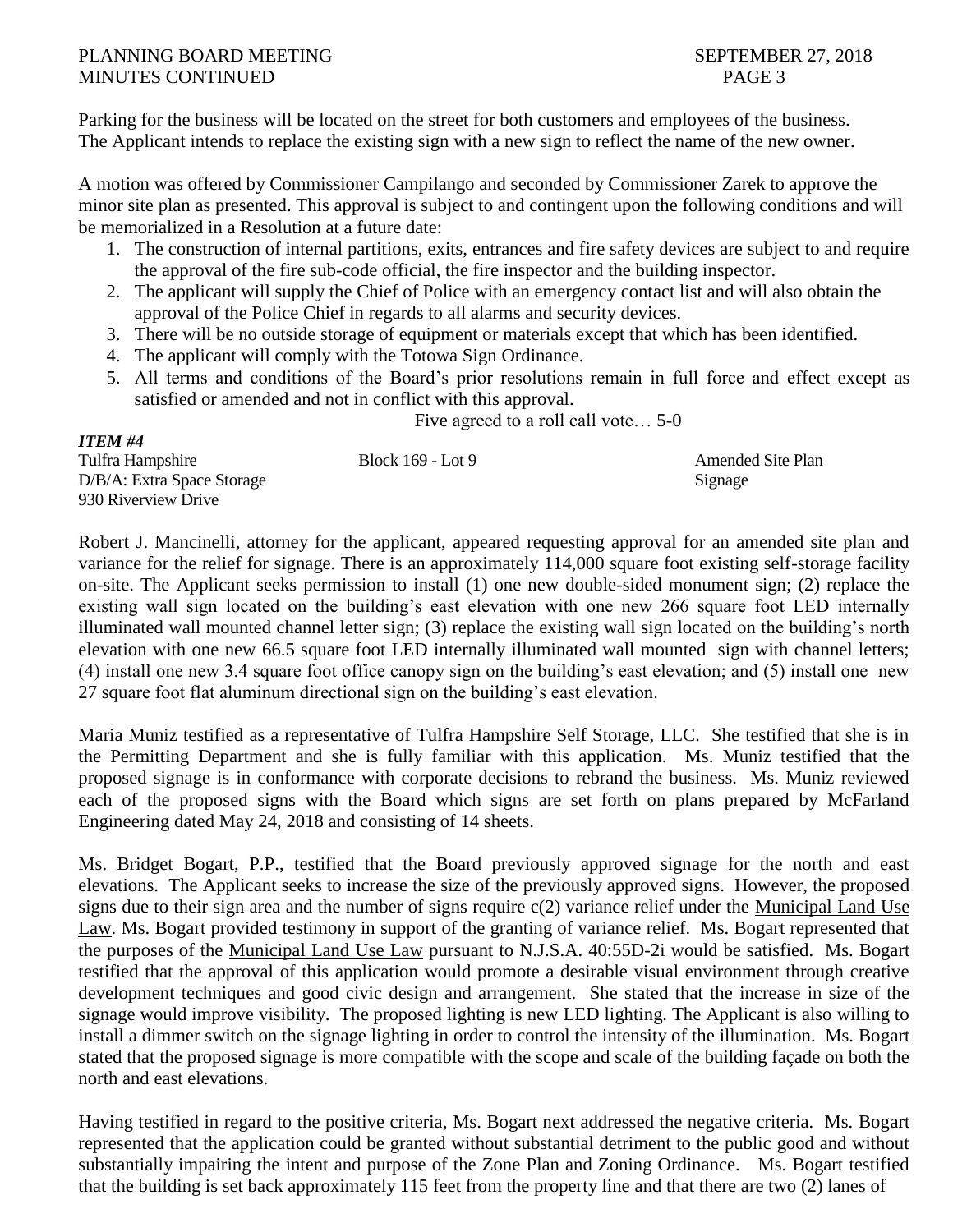# PLANNING BOARD MEETING SEPTEMBER 27, 2018 MINUTES CONTINUED PAGE 4

traffic, traveling in each direction along Riverview Drive with residential housing on the opposite side of the street. She further represented that the proposed signage is an appropriate scale for the setback and the size and scope of the building. She also stated that the block letters with LED lighting is more aesthetically appealing. She further represented that the proposed signage breaks up the scale and massing of the building. She also stated that the proposed signage makes the building more user friendly.

Ms. Bogart also reviewed the 2014 Master Plan and the 2017 Master Plan of the Borough of Totowa. The 2017 Master Plan seeks to provide for selective redevelopment of older buildings. Ms. Bogart testified that this section of the Master Plan is satisfied by: 1) the approval of the signage package which promotes visibility of the site; 2) is compatible with the size and scale of the building; and 3) also promotes the economic viability of the building which is consistent with the Master Plan's goal of revitalizing and redevelopment of older buildings.

A motion was offered by Commissioner Campilango and seconded by Commissioner Zarek to open the public portion of the meeting.

Five agreed to a roll call vote… 5-0

Denisse Angulo, 947 Riverview Drive, as well as Kevin Ashworth, 369 Winnifred Drive. Both Ms. Angulo and Mr. Ashworth advised the Board of concerns that they had in regard to spillover lighting from on-site lighting and from the illumination from the proposed signs which they contend would spill over onto their respective properties and disturb their use and enjoyment of their residences. There were no other members of the public present expressing an interest in this application.

A motion was offered by Commissioner Campilango and seconded by Commissioner Zarek to close the public portion of the meeting.

As to the complaints of the neighbors, the Board and the Applicant engaged in a colloquy whereby the Applicant stipulated that they would install a dimmer on the signage such that if the Zoning Officer determines that the signage is too bright, the intensity of the signage could be reduced. The Applicant also stipulated that the signage would be shut off at 10:00 p.m. Furthermore, the Applicant stipulated that it would provide a lighting report which includes both interior and exterior lighting on-site to the Board Engineer in order to insure that there is no spillover lighting onto adjoining properties and the lighting is in compliance with Ordinance standards. The report shall be subject to the review and approval of the Board Engineer. Therefore, the Board also finds that the purposes of the act would be advanced by a deviation from the Zoning Ordinance requirements and the benefits of the deviation would substantially outweigh any detriment, thereby enabling the Board to grant variance relief under the MLUL pursuant to N.J.S.A. 40:55D-70c(2).

A motion was offered by Commissioner Campilango and seconded by Commissioner Zarek to approve the amended site plan and grant variance relief as presented. This approval is subject to and contingent upon the following conditions and will be memorialized in a Resolution at a future date:

- 1. The Applicant will provide a lighting report for both exterior and interior lights which shall be submitted to the Board Engineer and shall be subject to the review and approval of the Board Engineer in order to verify that there will be no spillover lighting onto adjoining properties and that the lighting is in compliance with Ordinance standards.
- 2. Signage will be shut off at 10:00 p.m.
- 3. Applicant will install a dimmer switch on all signage which can adjust the illumination of the signage if determined in the sole discretion of the Zoning Officer.
- 4. All terms and conditions of the Board's prior resolutions remain in full force and effect except as satisfied or amended and not in conflict with this approval.

Three agreed to a roll call vote… 3-2